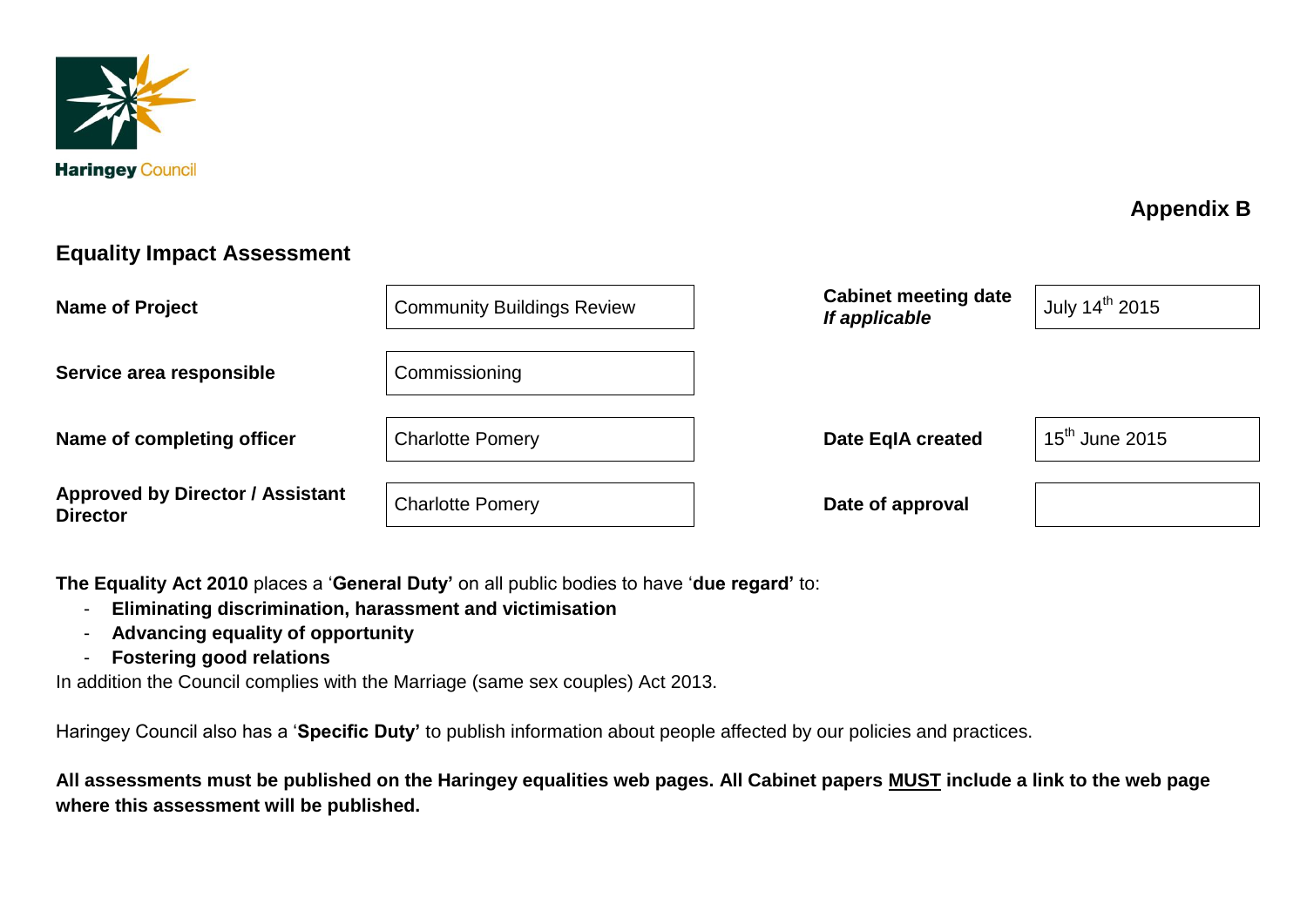This Equality Impact Assessment provides evidence for meeting the Council's commitment to equality and the responsibilities outlined above, for more information about the Councils commitment to equality; please visit the Council's website.

| Stage 1 – Names of those involved in preparing the EqIA           |      |
|-------------------------------------------------------------------|------|
| 1. Project Lead - Jennifer Layne, Laura Bridges, Charlotte Pomery | " 5. |
| . Equalities / HR - Lorrissa Mariani                              |      |
| 3. Legal Advisor (where necessary)                                |      |
| <b>Trade union</b>                                                |      |

## **Stage 2 - Description of proposal including the relevance of the proposal to the general equality duties and protected groups**

Appendix A lists the known current usage of Community Buildings in Haringey. It shows that many of the buildings are currently being used by groups with protected characteristics under the Equalities Act 2010, including particular ethnic, gender, religious, disability and age groups.

The population of Haringey is changing, although it remains extremely diverse, reflecting Haringey's place within a global city. The current portfolio of community buildings grew up when the population of Haringey looked different – both in size and make-up – and this review offers an opportunity to ensure that the benefits of community buildings are available to the wider community and that there is equitable distribution of the benefits of occupying a council lease

The review also offers an opportunity to assess and make improvements to how community buildings are being utilised, so that their outcomes add value and enhance opportunities and cohesion for the local community and groups of residents.

 The Community Buildings Review will potentially have an impact on each of the three dimensions of the general duty of the Equality Act to which the Council must have due regard:

- Eliminate unlawful discrimination, harassment and victimisation
- Advance equality of opportunity between different groups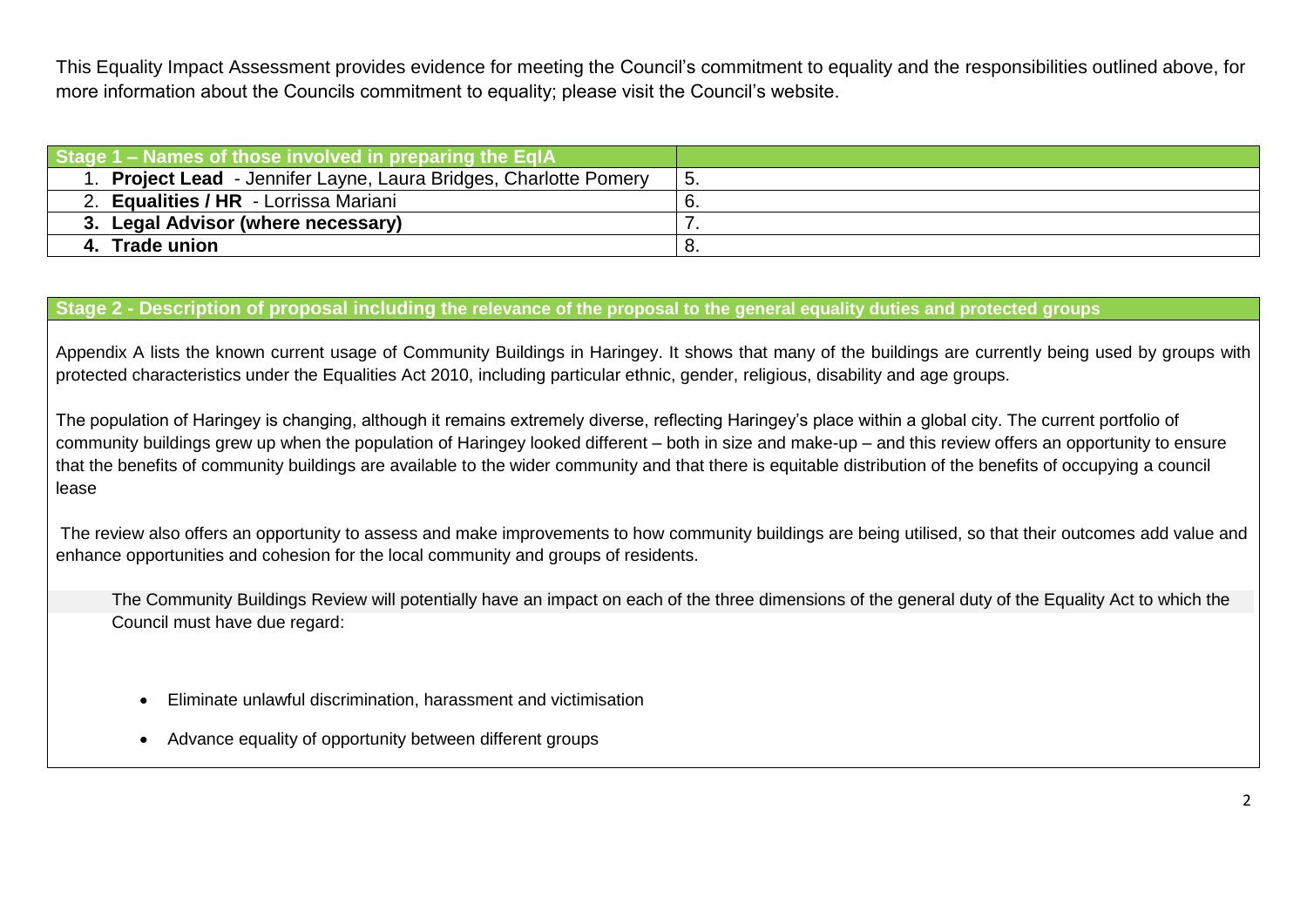• Foster good relations between different groups

There is a stronger emphasis on advancing equality of opportunity and on fostering good relations.

The key proposals of the Review will apply to all buildings designated as community buildings by the Council and can be summed up as:

- Improving utilisation of buildings to deliver community benefit
- Freeing up buildings where there is an overriding demand for education, health or housing
- Proactive move towards adoption of a Community Model Lease. Whilst a standard commercial market rent is payable on all community building leases, a reduced rent will be considered for Tenants in community buildings where they can demonstrate community benefit.
- Circular Funded Rent is phased out in a managed way in light of the move to Community Model Leases:
- Criteria are developed for circumstances where community buildings will be available for asset transfer and entrusted to organisations to lead and develop;
- Community Building tenancies are monitored and regularly reviewed to prevent any commercialisation or profit making gains from subletting;

The review is anticipated to lead to a minority of the community buildings being freed for alternative development options where there is an overriding demand for education, health or housing in the area. Before any alternative option is considered, the Council is committed to undertaking a further seperate equality impact assemment on how the alternative use of that specific community building site would affect those with protected characteristics under the Equality Act 2010. Where community organisations need to relocate for regeneration reasons, they will be offered alternative accommodation and we will work with them through an agreed process to ensure this meets their needs

**Stage 3 – Scoping Exercise - Employee data used in this Equality Impact Assessment Identify the main sources of the evidence, both quantitative and qualitative, that supports your analysis. This could include for example, data on the Council's workforce, equalities profile of service users, recent surveys, research, results of recent relevant consultations, Haringey Borough Profile, Haringey Joint Strategic Needs Assessment and any other sources of relevant information, local, regional or national.**

| Data Source (include link where published) | What does this data include?                                                           |
|--------------------------------------------|----------------------------------------------------------------------------------------|
| EqIA Profile on Harinet                    | $\frac{1}{2}$ Age, gender, ethnicity, disability information – for the Council and the |
|                                            | <b>Borough</b>                                                                         |

**Stage 4 – Scoping Exercise - Service data used in this Equality Impact Assessment This section to be completed where there is a change to the service provided**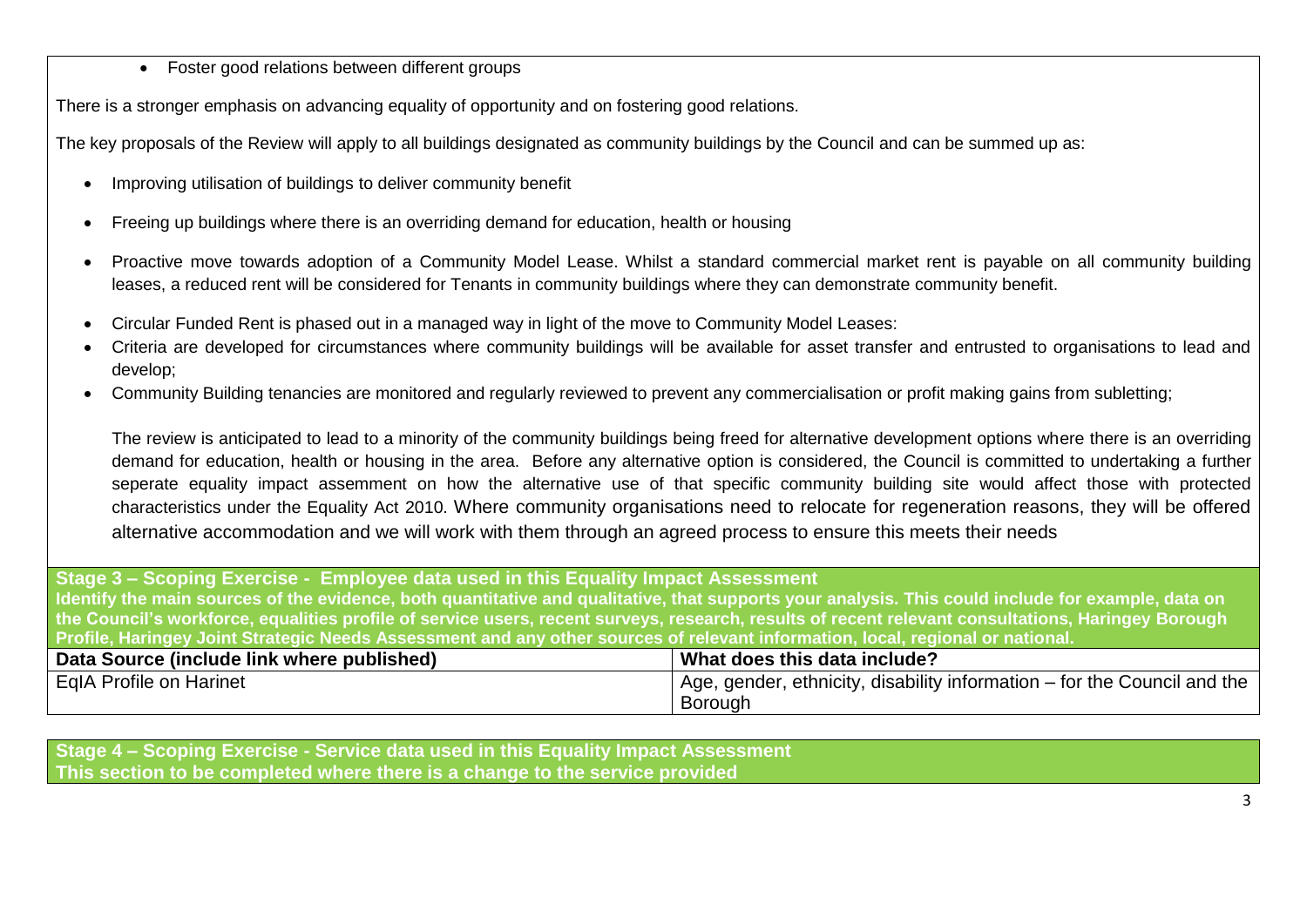| Data Source (include link where published)     | What does this data include?                                                          |                                       |
|------------------------------------------------|---------------------------------------------------------------------------------------|---------------------------------------|
|                                                | Data on demographics, population, household size, migration flows, age and            |                                       |
| Data Source is the GLA population projections. | ethnicity. The data shows long term projected increases in total population, BAME     |                                       |
|                                                | ethnic groups, 65+ age group and international migration. Projected decreases in      |                                       |
|                                                | household size and young people's / working age's proportion of the total             |                                       |
|                                                | Haringey population and population loss from domestic migration.                      |                                       |
|                                                |                                                                                       |                                       |
|                                                | Data shows that some groups have access to much higher or lower occupation of         |                                       |
|                                                | buildings in the portfolio than others and than their profile in the local community. |                                       |
|                                                | It is noted that some buildings may provide services for other groups, buildings      |                                       |
|                                                | have been categorised as per the primary interest group served and that the           |                                       |
|                                                | buildings in the review listed as serving community, families, young people,          |                                       |
|                                                |                                                                                       |                                       |
|                                                | community and culture groups may also provide services for other groups.              |                                       |
|                                                | Ethnic group population size % increase from 2015 - 2025 (GLA)                        |                                       |
|                                                |                                                                                       | % change from 2015 population to 2025 |
|                                                | White                                                                                 | 4.91%                                 |
|                                                | <b>Black Caribbean</b>                                                                | $-9.74%$                              |
|                                                | <b>Black African</b>                                                                  | 8.29%                                 |
|                                                | <b>Black Other</b>                                                                    | 24.58%                                |
|                                                | Indian                                                                                | 1.88%                                 |
|                                                | Pakistani                                                                             | $-8.66%$                              |
|                                                | Bangladeshi                                                                           | 12.64%                                |
|                                                | Chinese<br><b>Other Asian</b>                                                         | 21.54%                                |
|                                                | Other                                                                                 | 22.95%<br>25.96%                      |
|                                                | <b>BAME</b>                                                                           | 13.20%                                |
|                                                |                                                                                       |                                       |
|                                                |                                                                                       |                                       |
|                                                | The proportion of white ethnicity in Haringey is projected to be slowly decreasing,   |                                       |
|                                                | with an increase in BAME ethnicities.                                                 |                                       |
|                                                |                                                                                       |                                       |
|                                                | From 2015 – 2025 – the highest estimated percentage increases in ethnic group         |                                       |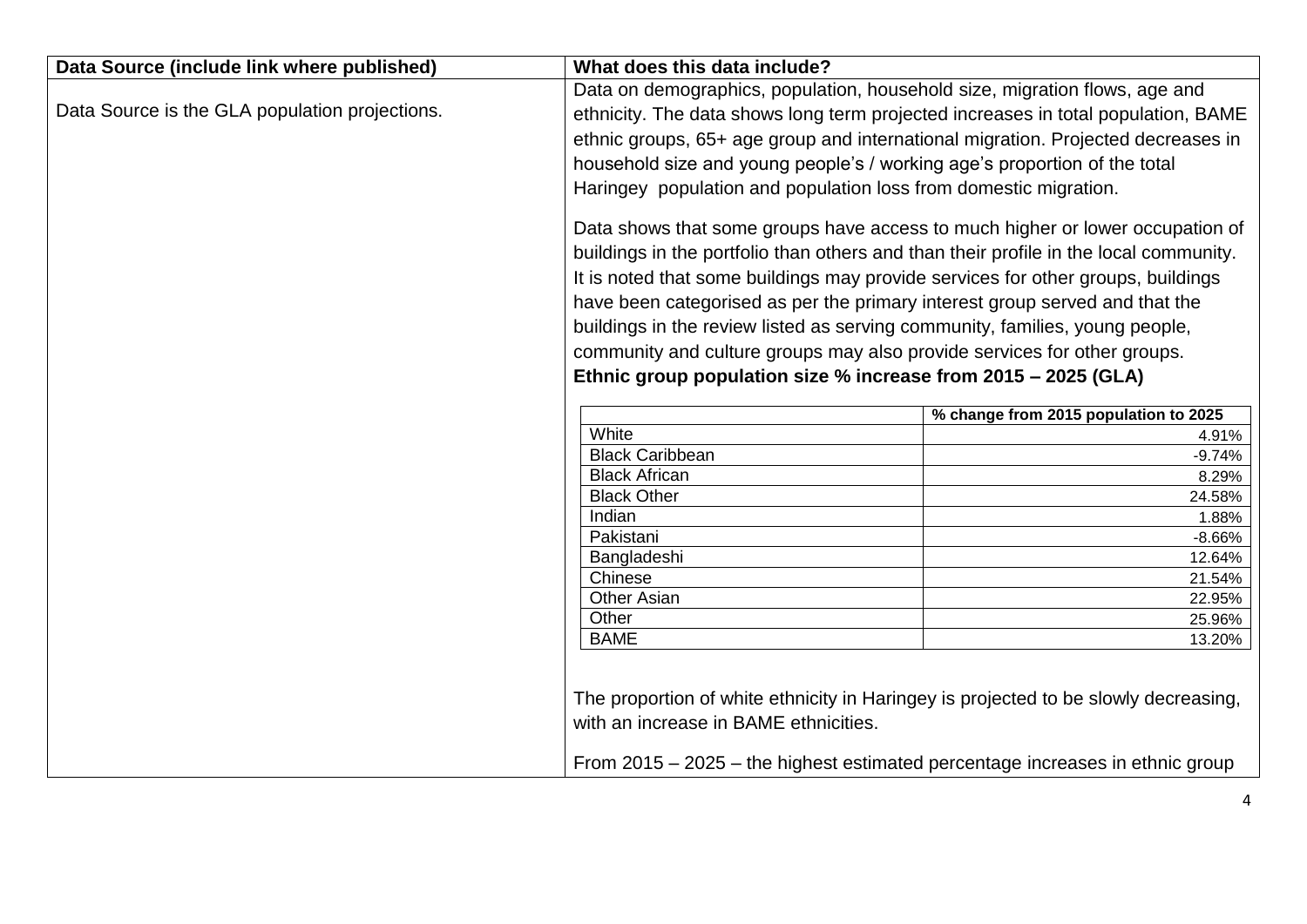| populations are Black other, Chinese, other Asian and Other – all increasing by<br>around 20-25%.                                                                                                                                         |
|-------------------------------------------------------------------------------------------------------------------------------------------------------------------------------------------------------------------------------------------|
| The biggest decreases are estimated in Black Caribbean and Pakistani – just<br>under -10%.                                                                                                                                                |
| Gender reassignment sexual orientation pregnancy & maternity are either not<br>recorded or not recorded in an easily reportable way.                                                                                                      |
| Some groups with protected characteristics such as those from black and minority<br>ethnic communities and young people are more likely to be living in regeneration<br>zones and be subject to the change which regeneration will bring. |

| residents and service delivery: | Stage 5a – Considering the above information, what impact will this proposal have on the following groups in terms of impact on<br>Positive and negative impacts identified will need to form part of your action plan.                                                           |                 |                |                                                                                                                                                                                                                                                                                              |
|---------------------------------|-----------------------------------------------------------------------------------------------------------------------------------------------------------------------------------------------------------------------------------------------------------------------------------|-----------------|----------------|----------------------------------------------------------------------------------------------------------------------------------------------------------------------------------------------------------------------------------------------------------------------------------------------|
|                                 | <b>Positive</b>                                                                                                                                                                                                                                                                   | <b>Negative</b> | <b>Details</b> | None $-$ why?                                                                                                                                                                                                                                                                                |
| <b>Sex</b>                      | All organisations<br>wishing to benefit from<br>the Community Model<br>Lease and associated<br>reduced rent will need<br>to demonstrate<br>community benefit and<br>social impact. This will<br>be against a broad<br>checklist which<br>includes equity and<br>social inclusion. |                 |                | The proposed changes<br>do not have a differential<br>impact as the<br>recommendations and<br>criteria have been applied<br>rigourously across<br>organisations within<br>scope of the review.<br>Where there are<br>organisations aimed at<br>women, notably, the<br>proposals do not limit |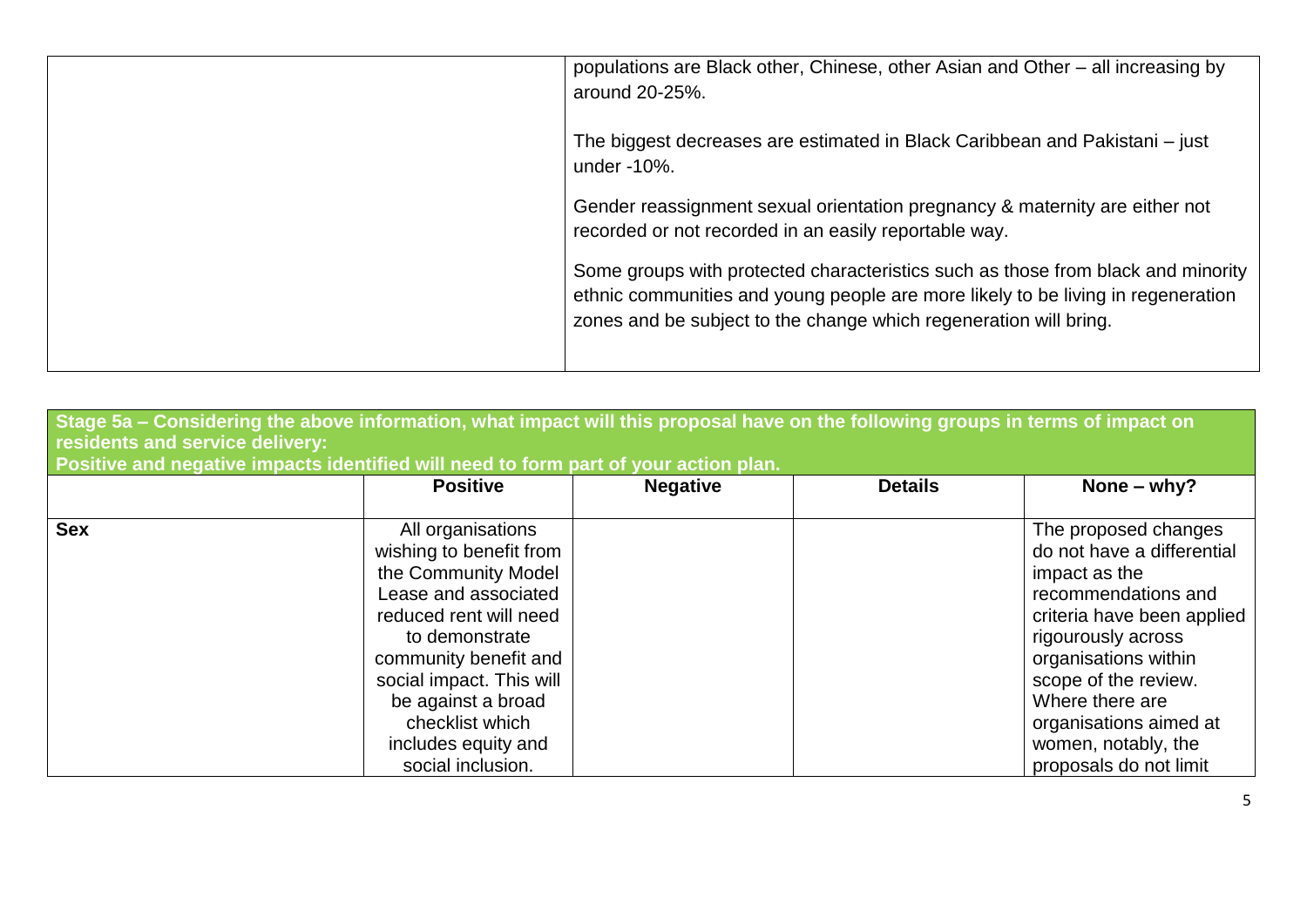|                            |                                                                                                                                                                                                                                                                                                   |      | access for this group as<br>they propose retaining<br>current use for the<br>medium term and moving<br>to Community Model<br>Leases which offer a<br>significant discount on<br>rent payable.                                                                                                                                                         |
|----------------------------|---------------------------------------------------------------------------------------------------------------------------------------------------------------------------------------------------------------------------------------------------------------------------------------------------|------|-------------------------------------------------------------------------------------------------------------------------------------------------------------------------------------------------------------------------------------------------------------------------------------------------------------------------------------------------------|
| <b>Gender Reassignment</b> | All organisations<br>wishing to benefit from<br>the Community Model<br>Lease and associated<br>reduced rent will need<br>to demonstrate<br>community benefit and<br>social impact. This will<br>be against a broad<br>checklist which<br>includes equity and<br>social inclusion.                 | None | Gender reassignment<br>information is not<br>collected. It is not<br>expected that the<br>outcomes of the review<br>will provide any more or<br>less access to services<br>on the basis of people's<br>gender reassignment.                                                                                                                           |
| Age                        | The review will<br>propose improvements<br>to some of the<br>buildings and access<br>points for services for<br>older people.<br>All organisations<br>wishing to benefit from<br>the Community Model<br>Lease and associated<br>reduced rent will need<br>to demonstrate<br>community benefit and | None | Some of the proposed<br>changes will have a<br>positive impact for older<br>people as it is proposed<br>that a number of<br>organisations within<br>scope of the review<br>aimed at older people will<br>be relocated and<br>improved. We will<br>continue to monitor take<br>up to ensure there is no<br>differential impact upon<br>implementation. |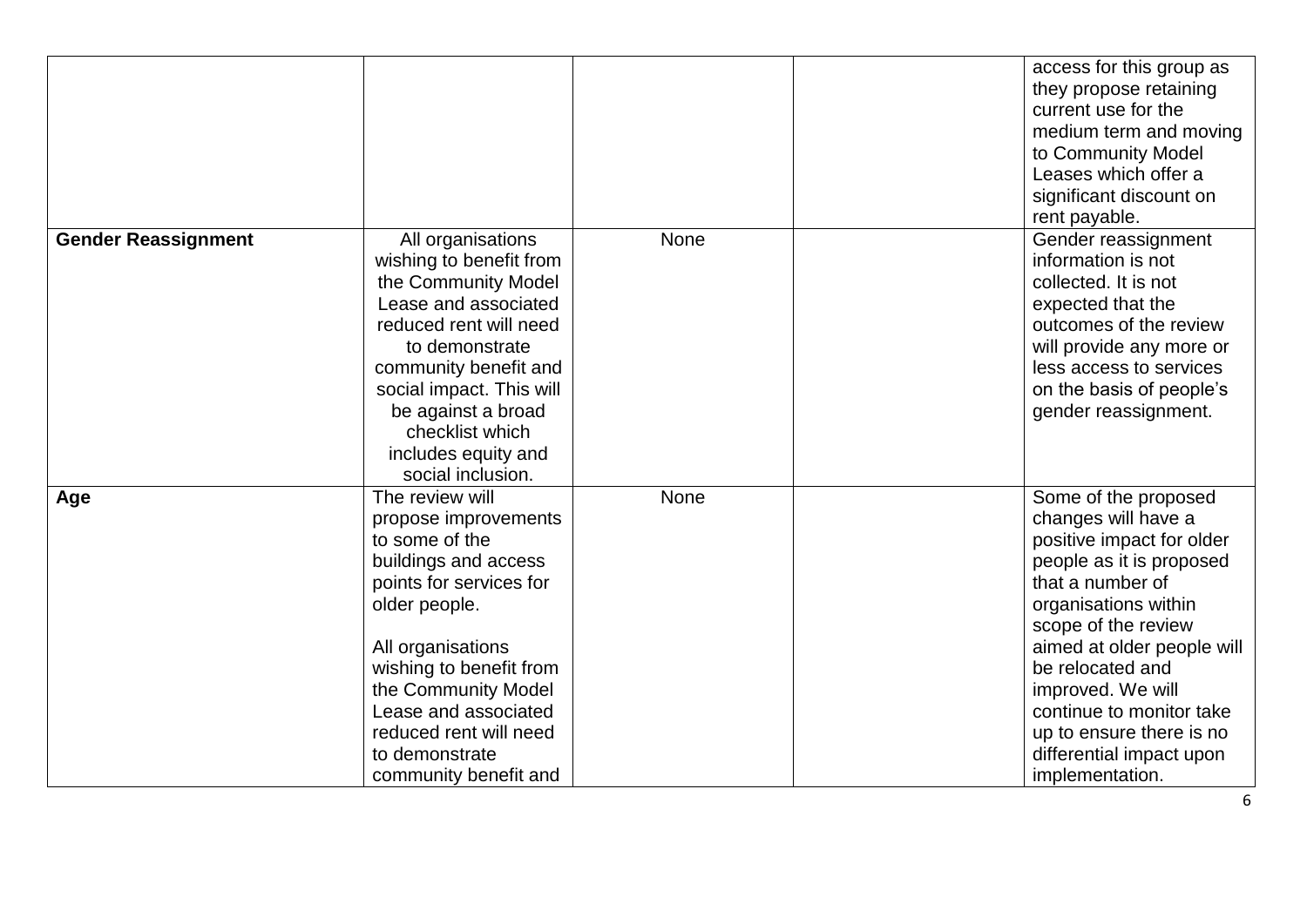| <b>Disability</b>           | social impact. This will<br>be against a broad<br>checklist which<br>includes equity and<br>social inclusion.<br>The review will<br>propose improvements<br>to some of the<br>buildings and access<br>points for services for<br>disabled people.<br>All organisations<br>wishing to benefit from<br>the Community Model<br>Lease and associated<br>reduced rent will need<br>to demonstrate<br>community benefit and<br>social impact. This will<br>be against a broad<br>checklist which<br>includes equity and<br>social inclusion. |      | Some of the proposed<br>changes will have a<br>positive impact for<br>disabled people as it is<br>proposed that a number<br>of organisations within<br>scope of the review<br>aimed at disabled people<br>will be relocated and<br>improved, in<br>collaboration. We will<br>continue to monitor take<br>up to ensure there is no<br>differential impact upon<br>implementation. |
|-----------------------------|----------------------------------------------------------------------------------------------------------------------------------------------------------------------------------------------------------------------------------------------------------------------------------------------------------------------------------------------------------------------------------------------------------------------------------------------------------------------------------------------------------------------------------------|------|----------------------------------------------------------------------------------------------------------------------------------------------------------------------------------------------------------------------------------------------------------------------------------------------------------------------------------------------------------------------------------|
| <b>Race &amp; Ethnicity</b> | All organisations<br>wishing to benefit from<br>the Community Model<br>Lease and associated<br>reduced rent will need<br>to demonstrate<br>community benefit and<br>social impact. This will<br>be against a broad<br>checklist which                                                                                                                                                                                                                                                                                                  | None | The proposed changes<br>do not have a differential<br>impact. The services are<br>not restricted by or to<br>race and ethnicity. We<br>will continue to monitor<br>take up to ensure there is<br>no differential impact<br>upon implementation.                                                                                                                                  |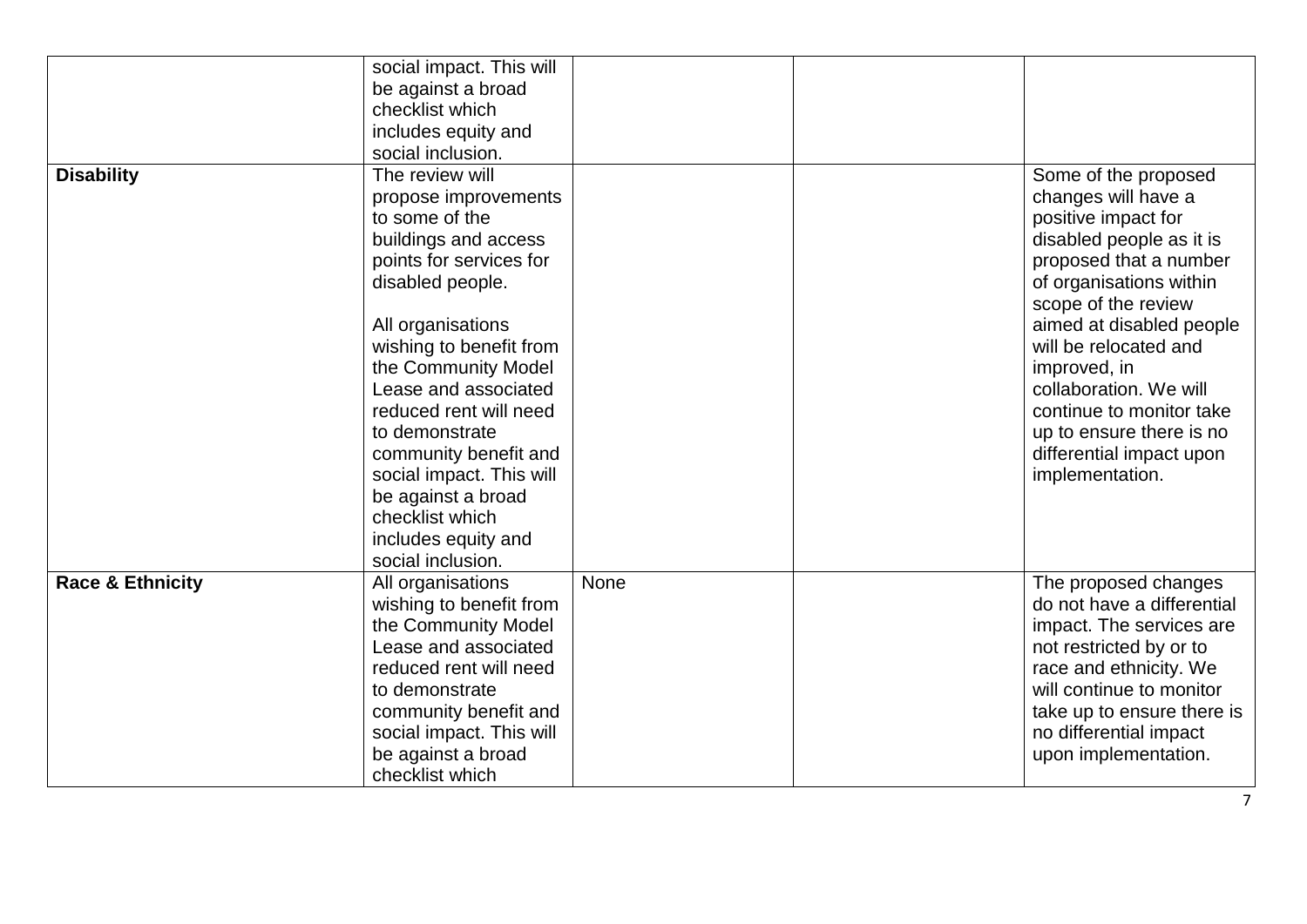|                                          | includes equity and<br>social inclusion.                                                                                                                                                                                                                                          |       |                                                                                                                                                                                                                                                                                                                                             |
|------------------------------------------|-----------------------------------------------------------------------------------------------------------------------------------------------------------------------------------------------------------------------------------------------------------------------------------|-------|---------------------------------------------------------------------------------------------------------------------------------------------------------------------------------------------------------------------------------------------------------------------------------------------------------------------------------------------|
| <b>Sexual Orientation</b>                | All organisations<br>wishing to benefit from<br>the Community Model<br>Lease and associated<br>reduced rent will need<br>to demonstrate<br>community benefit and<br>social impact. This will<br>be against a broad<br>checklist which<br>includes equity and<br>social inclusion. | None  | Whilst no specific data is<br>captured on sexual<br>orientation, it is not<br>expected that any future<br>services will provide any<br>more or less access to<br>services on the basis of<br>people's sexual<br>orientation. We will<br>continue to monitor take<br>up to ensure there is no<br>differential impact upon<br>implementation. |
| <b>Religion or Belief (or No Belief)</b> | All organisations<br>wishing to benefit from<br>the Community Model<br>Lease and associated<br>reduced rent will need<br>to demonstrate<br>community benefit and<br>social impact. This will<br>be against a broad<br>checklist which<br>includes equity and<br>social inclusion. | None  | The proposed changes<br>do not have a differential<br>impact as the<br>recommendations and<br>criteria have been applied<br>rigourously across<br>organisations within<br>scope of the review.                                                                                                                                              |
| <b>Pregnancy &amp; Maternity</b>         | All organisations<br>wishing to benefit from<br>the Community Model<br>Lease and associated<br>reduced rent will need<br>to demonstrate<br>community benefit and                                                                                                                  | None. | Whilst no specific data is<br>captured on pregnancy<br>and maternity, it is not<br>expected that future<br>services will will provide<br>any more or less access<br>to services on the basis                                                                                                                                                |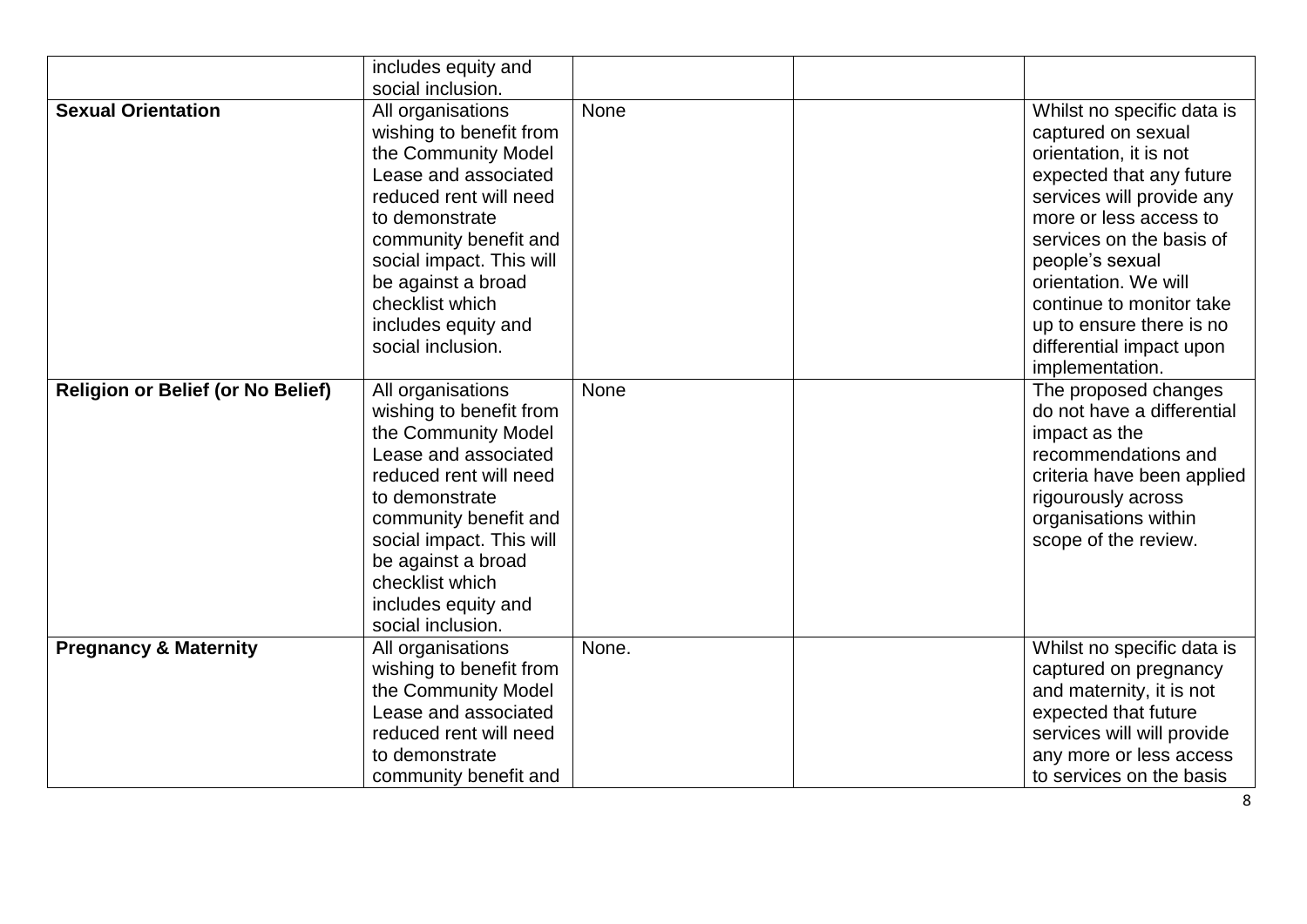|                                       | social impact. This will<br>be against a broad<br>checklist which<br>includes equity and<br>social inclusion.                                                                                                                                                                     |      | of pregnancy and<br>maternity.                                                                                                                                                                                                             |
|---------------------------------------|-----------------------------------------------------------------------------------------------------------------------------------------------------------------------------------------------------------------------------------------------------------------------------------|------|--------------------------------------------------------------------------------------------------------------------------------------------------------------------------------------------------------------------------------------------|
| <b>Marriage and Civil Partnership</b> | All organisations<br>wishing to benefit from<br>the Community Model<br>Lease and associated<br>reduced rent will need<br>to demonstrate<br>community benefit and<br>social impact. This will<br>be against a broad<br>checklist which<br>includes equity and<br>social inclusion. | None | Whilst no specific data is<br>captured on marriage and<br>civil partnership, it is not<br>expected that any future<br>services will provide any<br>more or less access to<br>services on the basis of<br>marriage or civil<br>partnership. |

| <b>Stage 6 - Initial Impact analysis</b>                                                                                                                                                                                                          | Actions to mitigate, advance equality or fill gaps in information                                                                                                                                                                                                                                                                                             |
|---------------------------------------------------------------------------------------------------------------------------------------------------------------------------------------------------------------------------------------------------|---------------------------------------------------------------------------------------------------------------------------------------------------------------------------------------------------------------------------------------------------------------------------------------------------------------------------------------------------------------|
| The key driver for the Review is to make best use of the community                                                                                                                                                                                | The aim of the review is to maximise the benefit local communities                                                                                                                                                                                                                                                                                            |
| buildings portfolio for the benefit of local communities and residents.                                                                                                                                                                           | can derive from the Council's community buildings portfolio.                                                                                                                                                                                                                                                                                                  |
| The review will result in more consistent and transparent approaches to<br>use of the portfolio and the benefits of reduced rents under the<br>Community Model Lease for those organisations which can<br>demonstrate community and social value. | All organisations will be offered the same lease terms through the<br>proactive adoption of the Community Model Lease to contribute to<br>greater equity between organisations in their arrangements. Where<br>there is demonstrable community benefit there will be an up to 40%<br>reduction in rent payable. The Council will be flexible on the length of |
| There will be financial impact for the six organisations currently in<br>receipt of Circular Funded Rent and those on a peppercorn rent whose<br>lease has expired or will expire shortly.                                                        | lease where it can be shown that a lease period longer than the<br>standard 5 year period will bring additional community investment into<br>the borough.                                                                                                                                                                                                     |
| There will be security of tenure issues for those organisations currently<br>on a commercial lease with security under the 1954 Landlord and                                                                                                      | We will be using the Social Value Act checklist to assess<br>demonstrable community benefit and therefire eligibility for an up to                                                                                                                                                                                                                            |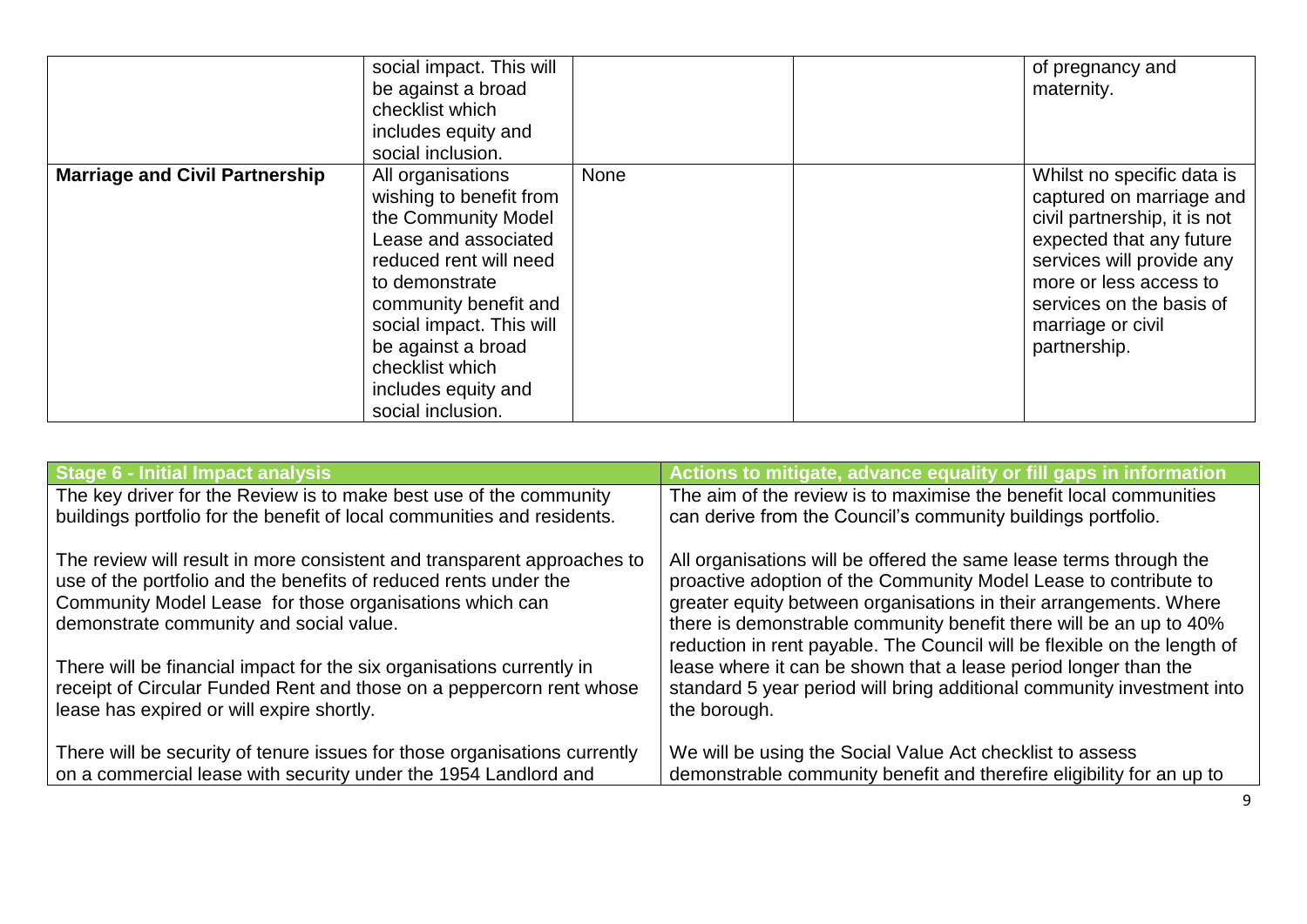| Tenant Act which go on to adoptthe Community Model Lease.        | 40% reduction in rent payable. This includes a dimension on equity<br>and inclusion.                                                                                                                                                                                                                                                                                                                                       |
|------------------------------------------------------------------|----------------------------------------------------------------------------------------------------------------------------------------------------------------------------------------------------------------------------------------------------------------------------------------------------------------------------------------------------------------------------------------------------------------------------|
| Those organisations in a regeneration zone may need to relocate. |                                                                                                                                                                                                                                                                                                                                                                                                                            |
|                                                                  | Phasing out of Circular Funded Rent is being instigated to contribute<br>to greater equity between community organisations in a community<br>building. We will have an 18 month lead in period to the phasing out of<br>the withdrawal of Circular Funded Rent which will itself take place over<br>two years plus to reduce impact for organisations directly affected and<br>allow them time to make other arrangements. |
|                                                                  | Where community organisations need to relocate for regeneration<br>reasons, they will be offered alternative accommodation and we will<br>work with them through an agreed process to ensure this meets their<br>needs. A full EQUIA for any building which may need to close or<br>relocate because of regeneration activity will be undertaken.                                                                          |
|                                                                  | An improved Information, Advice and Guidance offer is being<br>implemented across the borough to ensure that access for local<br>residents to good quality information is maintained and improved                                                                                                                                                                                                                          |
|                                                                  | The Council will seek to broker solutions to maximise use of building<br>space where is it currently under-utilised which will lead to more<br>organisations being able to benefit from local community space.                                                                                                                                                                                                             |
|                                                                  | The Voluntary Sector Forum has been re-established and will facilitate<br>organisations to develop capacity and to support each other so that<br>they can continue to offer services to local residents.                                                                                                                                                                                                                   |
|                                                                  | The Community Strategy has a strong focus on enabling greater<br>collaboration between residents, communities and the Council and the<br>implementation of the Community Buildings Review will reflect the<br>principles set out in the Strategy.                                                                                                                                                                          |
|                                                                  |                                                                                                                                                                                                                                                                                                                                                                                                                            |